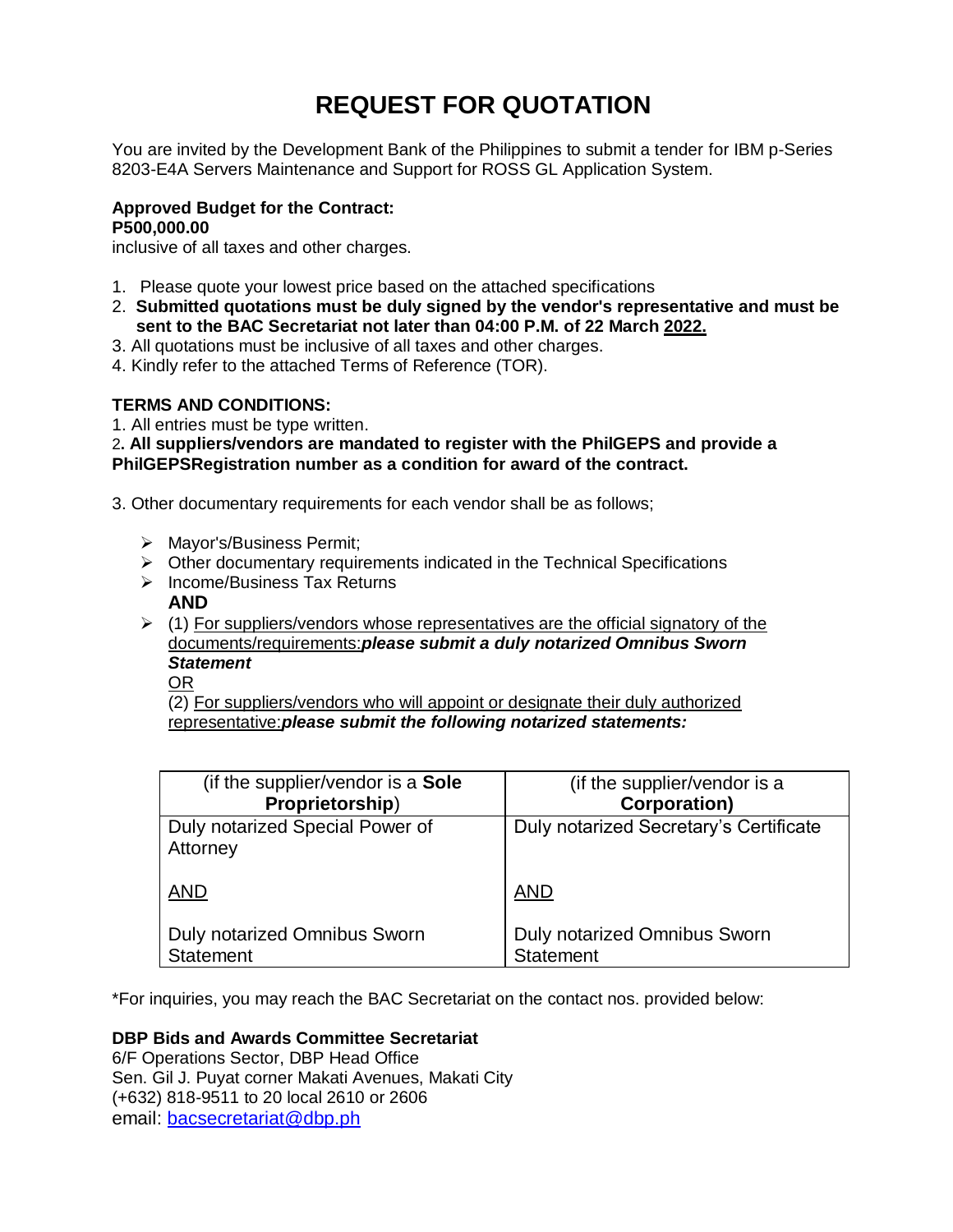#### IBM P-SERIES 8203-E4A SERVERS MAINTENANCE AND SUPPORT FOR ROSS GL APPLICATION SYSTEM

#### **TECHNICAL SPECIFICATION**

#### I. BACKGROUND

- 5

The ROSS GL Application System is one of the identified critical application systems of the Bank which runs on IBM p-Series 8203-E4A. Currently, we have three (3) IBM p-Series 8203-E4A servers which is designated for 1) production application environment, 2) production database environment and lastly for 3) development environment. These mentioned IBM machines are housed and secured inside the IT Computer Center 24/7.

#### **II. PERIOD COVERAGE**

The maintenance and support covering the period for one (1) year from April 5, 2022 to April 4, 2023.

#### **III. VENDOR REQUIREMENTS**

- 1. Vendor must submit the following BAC documentary requirements in compliance to 2016 Revised Implementing Rules and Regulations (IRR) of Republic Act (RA) 9184 on Government Procurement Law as follows:
	- > Valid and Current PhilGEPS Registration Certificate
	- Updated Business or Mayor's Permit  $\geq$
	- Updated Business or Income Tax Return (ITR)
	- Notarized Omnibus Sworn Statement
- 2. Copy of certificate issued by IBM in the name of the technical engineer certifying that the assigned engineer is an IBM Certified System Administrator and IBM Certified Operators Technical Engineer.
- 3. Vendor should issue the Maintenance Certificate for the duration of the period coverage as provided under Section 2.
- 4. The vendor must issue/submit monthly preventive maintenance report.
- 5. Vendor must open/maintain a Savings Deposit Account with DBP where payments shall be credited within fifteen (15) calendar days from issuance of Notice of Award (NOA).

# **IV. HARDWARE SPECIFICATIONS**

#### **GL APPS PROD**

| System Model: IBM 8203-E4A S/N 06-<br>54082 | Processor Type: PowerPC_POWER6 |
|---------------------------------------------|--------------------------------|
| Processor cores                             | Two-way (2) 64-bit POWER6      |
| RAM (memory)                                | 16 GB                          |
| Internal drive options                      | Four (4) units of 146 GB       |
| Internal disk storage                       | 584GB                          |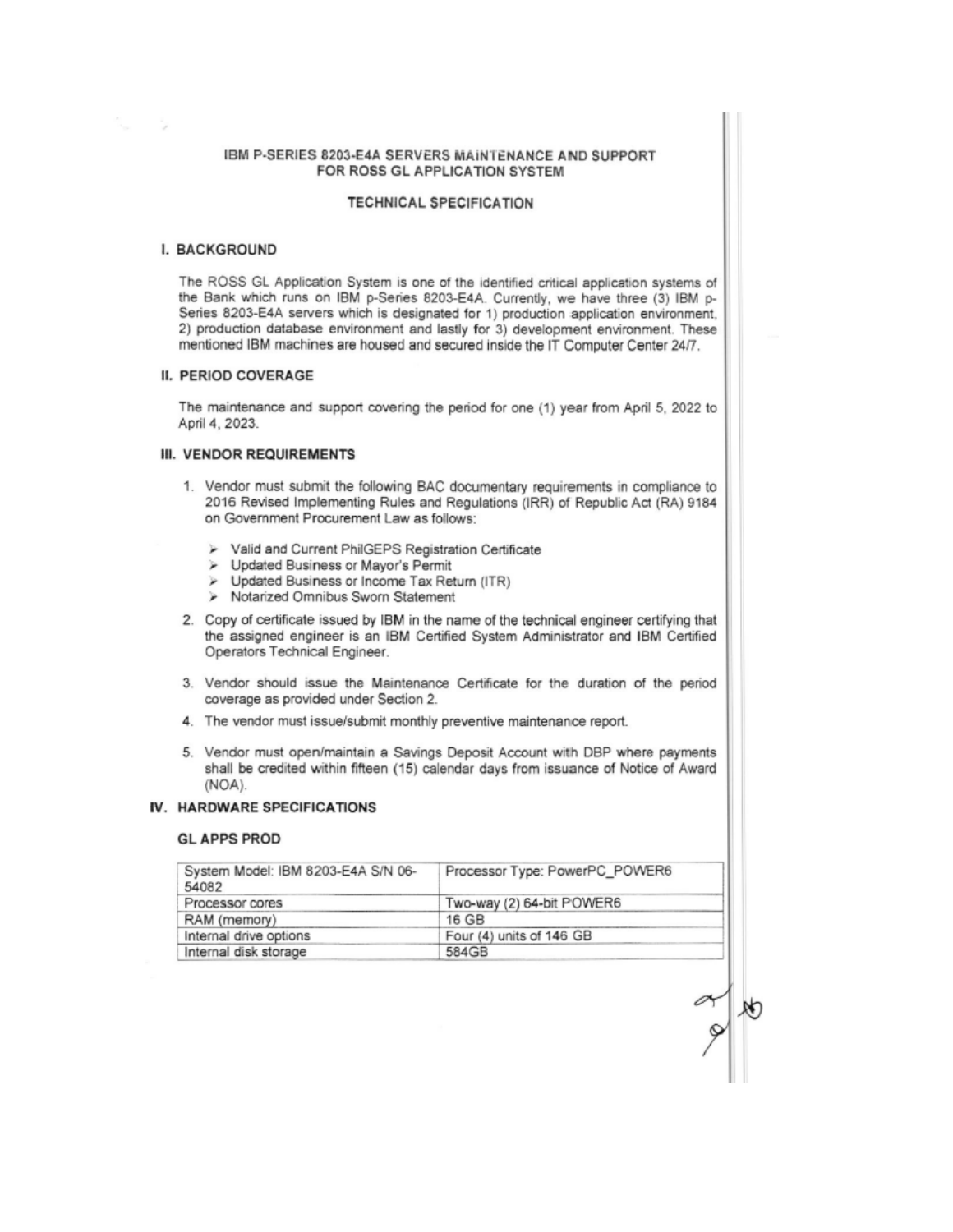**Technical Specification** IBM p-Series 8203-E4A Servers Maintenance and Support Agreement for ROSS GL Application System

# **GL DB PROD**

| System Model: IBM 8203-E4A S/N 06-<br>540A2 | Processor Type: PowerPC_POWER6 |
|---------------------------------------------|--------------------------------|
| Processor cores                             | Two-way (2) 64-bit POWER6      |
| RAM (memory)                                | 32 GB                          |
| Internal drive options                      | Four (4) units of 146 GB       |
| Internal disk storage                       | 584GB                          |

#### **GL APPS/DB DEV**

| System Model: IBM 8203-E4A S/N<br>54092 | Processor Type: PowerPC_POWER6 |
|-----------------------------------------|--------------------------------|
| Processor cores                         | Two-way (2) 64-bit POWER6      |
| RAM (memory)                            | 32 GB                          |
| Internal drive options                  | Four (4) units of 146 GB       |
| Internal disk storage                   | 584GB                          |

## V. MAINTENANCE SUPPORT INCLUSIONS

- $\ddot{\phantom{0}}$ 24 x 7 technical support
- Monthly preventive and/or predictive maintenance activities ٠
- Unlimited parts replacement ٠
- Onsite assistance with Service requests (24x7) ٠
- Assistance during Operating System upgrade to latest version ٠
- Patches (PTF) installation

## VI. APPROVED BUDGET OF THE CONTRACT

The Approved Budget for the Contract (ABC) is P500,000.00.

### **VII. PAYMENT**

DBP shall pay the corresponding price every month to the Vendor via credit to its deposit account within Fifteen (15) calendar days from receipt of the Vendor's Sales Invoice and submission of the documentary requirements as enumerated under this Technical Specifications, if any, subject to the usual government<br>audit/accounting/procurement policies, provided the Vendor has generated a positive government performance assessment to be conducted by DBP in accordance with established metrics.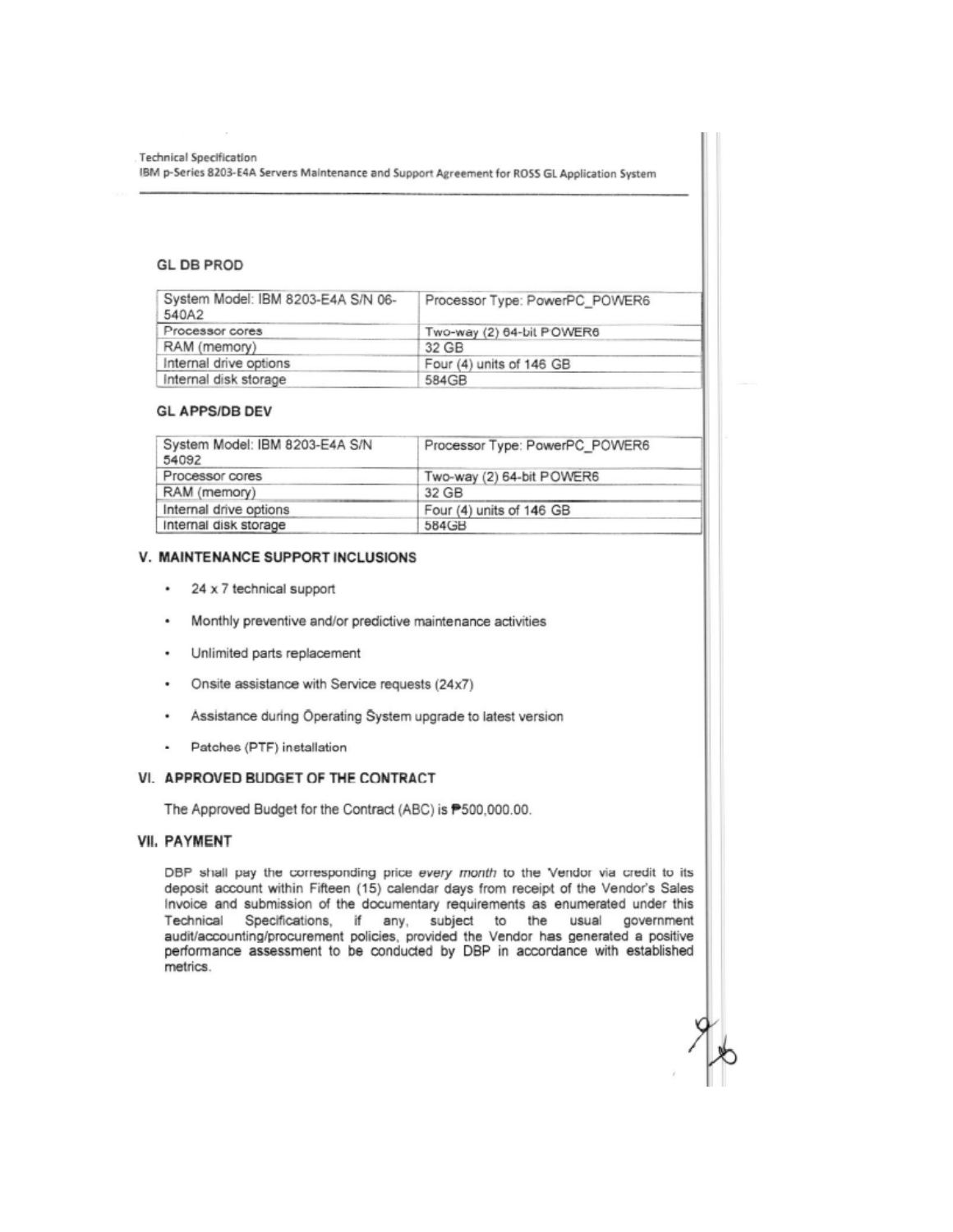**Technical Specification** 

IBM p-Series 8203-E4A Servers Maintenance and Support Agreement for ROSS GL Application System

#### VIII. PERFORMANCE SECURITY

The Vendor is required to submit a Performance Security in any of the following Forms and Percentages:

| Forms of Performance Security                                                                                                                                                                                                                  | Minimum Percentage<br>(%) of Contract Price |  |
|------------------------------------------------------------------------------------------------------------------------------------------------------------------------------------------------------------------------------------------------|---------------------------------------------|--|
| Cash, Cashier's / Manager's Check issued by a<br>Universal or Commercial Bank                                                                                                                                                                  |                                             |  |
| Bank Draft / Guarantee or Irrevocable Letter of Credit<br>(LC) issued by a Universal or Commercial Bank;<br>provided, however that it shall be confirmed or<br>authenticated by a Universal or Commercial Bank, if<br>issued by a Foreign Bank | Five Percent (5%)                           |  |
| Surety Bond callable upon demand issued by a<br>Surety or Insurance Company together with<br>Certificate issued by Insurance Commission certifying<br>the Surety or Insurance Company is authorized to<br>issue such Surety Bond               | Thirty Percent (30%)                        |  |

The Performance Security shall be effective one (1) year from April 5, 2022 to April 4, 2023 and will only be released after the lapse of the contract period. In the event of any extension of the term of this Agreement, the Performance Security shall be renewed accordingly subject to the contract price of the extension.

#### IX. NON-DISCLOSURE CONDITION

The vendor shall strictly adhere to the confidentiality agreement with the Bank. Information about DBP and its operation in this document is considered proprietary and confidential and must be treated as such by the recipients of this Technical Specifications. In the same manner, the responses to the Technical Specification which shall be specified as confidential shall not be disclosed to any third party.

- 1. Each party agrees to hold and maintain confidential all materials and information which shall come into its possession or knowledge in connection with the project or its performance, and not to make use hereof other than for the purpose of this project.
- 2. After completion of the project, all materials, data, proprietary information and other related documents provided to the winning vendor and which are hereby deemed owned by DBP shall be returned to DBP.
- 3. The winning vendor undertake that it shall make appropriate instructions to its employees who need to have access to such information and materials to satisfy and comply with its confidential obligation as set forth in this Section.
- 4. This confidentiality obligation shall survive even after the termination of the contract.
- 5. The winning vendor shall, likewise, oblige the provider to be bound by this confidentiality contract.